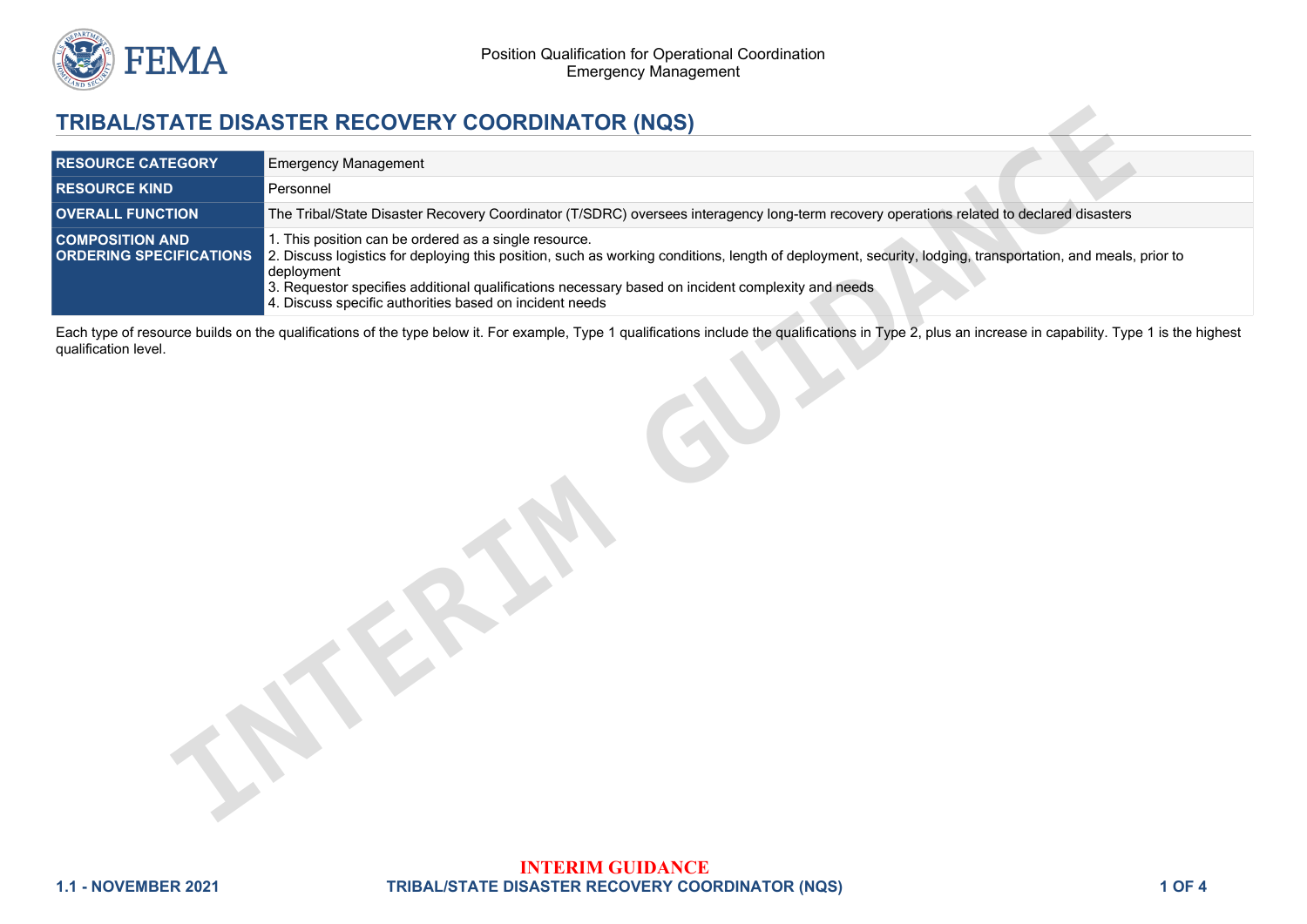

| <b>COMPONENT</b>   | SINGLE TYPE                                                                                                                                                                                                                                                                                                                                                                                                                                                                                                                                                                                                                                                                                                                                                                                                                                                                                                                                                                                                                                                                                                                                                                                                                                                                                                                                                                                                                                                                                                                                                                                                                                                                                                                                                                                                                                                                                                                                                                                                                                                                                                                                                                                                                                                                                                           | <b>NOTES</b>  |
|--------------------|-----------------------------------------------------------------------------------------------------------------------------------------------------------------------------------------------------------------------------------------------------------------------------------------------------------------------------------------------------------------------------------------------------------------------------------------------------------------------------------------------------------------------------------------------------------------------------------------------------------------------------------------------------------------------------------------------------------------------------------------------------------------------------------------------------------------------------------------------------------------------------------------------------------------------------------------------------------------------------------------------------------------------------------------------------------------------------------------------------------------------------------------------------------------------------------------------------------------------------------------------------------------------------------------------------------------------------------------------------------------------------------------------------------------------------------------------------------------------------------------------------------------------------------------------------------------------------------------------------------------------------------------------------------------------------------------------------------------------------------------------------------------------------------------------------------------------------------------------------------------------------------------------------------------------------------------------------------------------------------------------------------------------------------------------------------------------------------------------------------------------------------------------------------------------------------------------------------------------------------------------------------------------------------------------------------------------|---------------|
| <b>DESCRIPTION</b> | The T/SDRC:<br>1. Oversees interagency recovery efforts related to declared disasters<br>2. Establishes and maintains contact with Federal Emergency Management Agency<br>(FEMA) and Department of Homeland Security (DHS) leadership, including the<br>regional administrator, Federal Disaster Recovery Coordinator (FDRC), Local/Tribal<br>Disaster Recovery Manager (L/TDRM), and Federal Coordinating Officer (FCO)<br>3. Establishes and maintains contact with senior local, state, tribal, and territorial<br>elected and administrative officials, the Defense Coordinating Officer (DCO), and<br>Local, State, Tribal, or Territorial Emergency Management Director, as applicable<br>4. Drives development of and approves overarching strategy for disaster recovery<br>operations<br>5. Establishes and maintains recovery priorities on behalf of the chief elected official<br>6. Coordinates disaster-related mitigation planning priorities and projects with the<br>State Hazard Mitigation Officer (SHMO)<br>7. Assists the Command and General Staff by supporting the development of<br>associated plans and the completion of mission objectives/priorities<br>8. Supports operational transition from response phase to recovery phase<br>9. Leads the identification and analysis of long-term recovery impacts and needs<br>10. Coordinates local, state, tribal, or territorial long-term disaster recovery efforts<br>11. Helps establish the Unified Coordination Group (UCG) and interagency recovery<br>coordination operational framework to support mission goals<br>12. Identifies and accesses technical and financial resources available from local,<br>state, tribal, territorial, and Federal agencies<br>13. Oversees budgets and expenditures to steward the public trust and ensure<br>effectiveness of disaster recovery operations<br>14. Manages a unified communications strategy for recovery assistance available to<br>applicants, communities, and members of the public<br>15. Coordinates and oversees the local, state, tribal, or territorial Recovery Support<br>Functions (RSF)<br>16. Ensures active RSF engagement and facilitates communication between all<br>functions<br>17. Works with impacted communities to clearly define recovery vision and goals | Not Specified |
| <b>EDUCATION</b>   | Not Specified                                                                                                                                                                                                                                                                                                                                                                                                                                                                                                                                                                                                                                                                                                                                                                                                                                                                                                                                                                                                                                                                                                                                                                                                                                                                                                                                                                                                                                                                                                                                                                                                                                                                                                                                                                                                                                                                                                                                                                                                                                                                                                                                                                                                                                                                                                         | Not Specified |
|                    |                                                                                                                                                                                                                                                                                                                                                                                                                                                                                                                                                                                                                                                                                                                                                                                                                                                                                                                                                                                                                                                                                                                                                                                                                                                                                                                                                                                                                                                                                                                                                                                                                                                                                                                                                                                                                                                                                                                                                                                                                                                                                                                                                                                                                                                                                                                       |               |

## **INTERIM GUIDANCE 1.1 - NOVEMBER 2021 TRIBAL/STATE DISASTER RECOVERY COORDINATOR (NQS) 2 OF 4**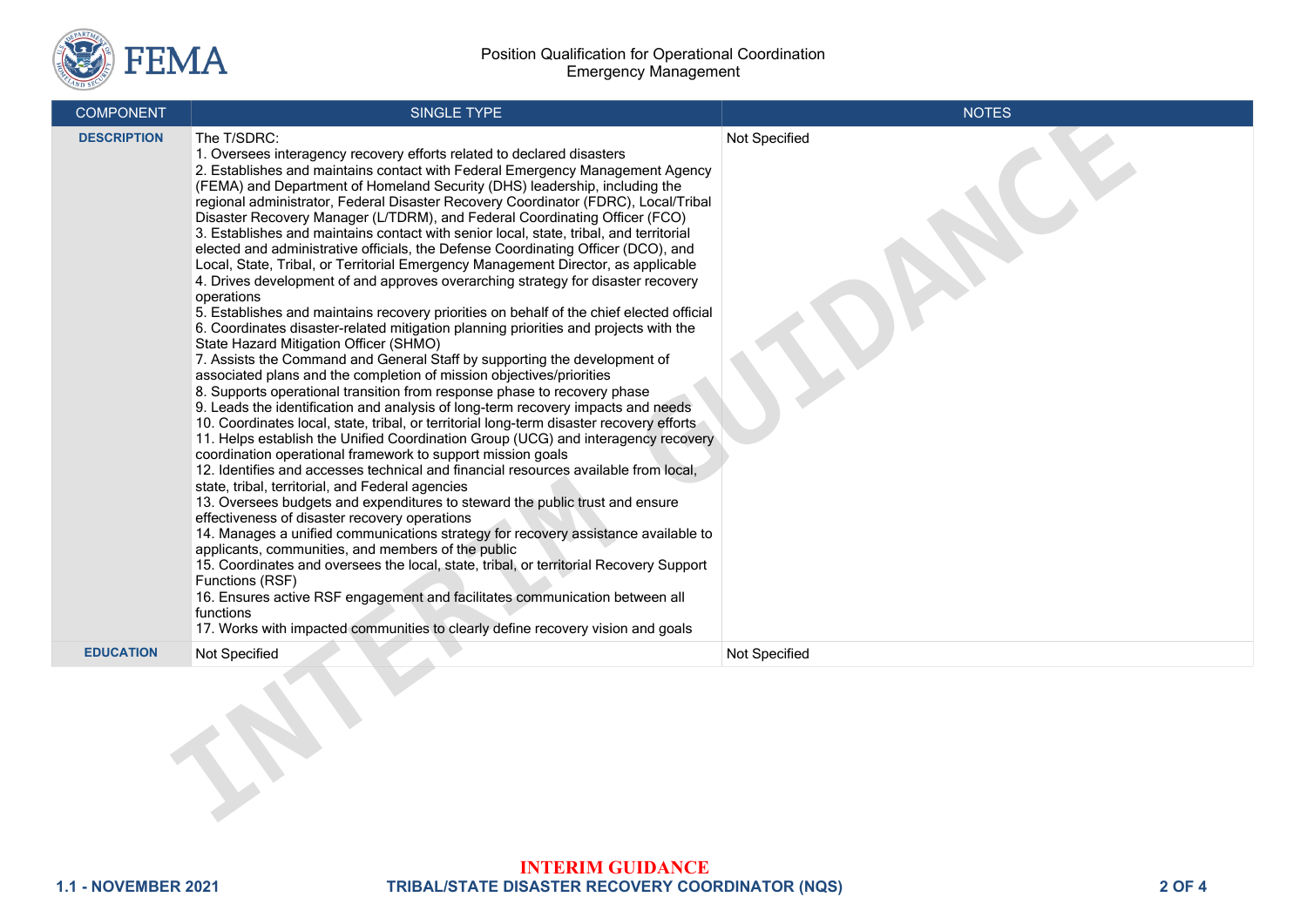

| <b>COMPONENT</b>                                                                            | SINGLE TYPE                                                                                                                                                                                                                                                                                                                                                                                                                                                                                                                                                                                                                                                                                                                                                                                                                                                                                                                                                                                                                                                                                                                                                                                                                                                                                                                                                                                                                                                                                                                                                                                                                                                                                   | <b>NOTES</b>                                                                                                               |
|---------------------------------------------------------------------------------------------|-----------------------------------------------------------------------------------------------------------------------------------------------------------------------------------------------------------------------------------------------------------------------------------------------------------------------------------------------------------------------------------------------------------------------------------------------------------------------------------------------------------------------------------------------------------------------------------------------------------------------------------------------------------------------------------------------------------------------------------------------------------------------------------------------------------------------------------------------------------------------------------------------------------------------------------------------------------------------------------------------------------------------------------------------------------------------------------------------------------------------------------------------------------------------------------------------------------------------------------------------------------------------------------------------------------------------------------------------------------------------------------------------------------------------------------------------------------------------------------------------------------------------------------------------------------------------------------------------------------------------------------------------------------------------------------------------|----------------------------------------------------------------------------------------------------------------------------|
| <b>TRAINING</b>                                                                             | Completion of the following:<br>1. IS-100: Introduction to the Incident Command System, ICS-100<br>2. IS-200: Basic Incident Command System for Initial Response, ICS-200<br>3. IS-215: Unified Federal Review Advisor Training: An Overview of the UFR<br>Process<br>4. IS-253: Overview of FEMA's Environmental and Historic Preservation Review<br>5. IS-288: The Role of Voluntary Organizations in Emergency Management<br>6. ICS-300: Intermediate Incident Command System for Expanding Incidents<br>7. IS-393: Introduction to Hazard Mitigation<br>8. ICS-400: Advanced Incident Command System for Command and General Staff -<br>Complex Incidents<br>9. IS-403: Introduction to Individual Assistance<br>10. IS-558: Public Works and Disaster Recovery<br>11. IS-634: Introduction to FEMA's Public Assistance Program<br>12. IS-660: Introduction to Public-Private Partnerships<br>13. IS-700: National Incident Management System, An Introduction<br>14. IS-703: National Incident Management System Resource Management<br>15. IS-775: Emergency Operations Center Management and Operations<br>16. IS-800: National Response Framework, An Introduction<br>17. IS-1160: Damage Assessment Operations Training<br>18. IS-2700: National Mitigation Framework, An Introduction<br>19. IS-2900: National Disaster Recovery Framework (NDRF) Overview<br>20. E/L0202: Debris Management Planning for State, Tribal, Territorial and Local<br>Officials<br>21. E/L0208: State Coordinating Officer<br>22. E/L0209: State Recovery Planning and Coordination<br>23. E/L0210: Recovery from Disaster: The Local Community Role<br>24. E/L0376: State Public Assistance Operations | Not Specified                                                                                                              |
| <b>EXPERIENCE</b>                                                                           | 1. Successful completion of the National Qualification System (NQS) Position Task<br>Book (PTB) for the National Incident Management System (NIMS) Tribal/State<br>Disaster Recovery Coordinator, or equivalent Authority Having Jurisdiction (AHJ)<br>documentation<br>2. Executive leadership experience                                                                                                                                                                                                                                                                                                                                                                                                                                                                                                                                                                                                                                                                                                                                                                                                                                                                                                                                                                                                                                                                                                                                                                                                                                                                                                                                                                                    | Not Specified                                                                                                              |
| <b>PHYSICAL/MEDICAL</b><br><b>FITNESS</b>                                                   | Moderate                                                                                                                                                                                                                                                                                                                                                                                                                                                                                                                                                                                                                                                                                                                                                                                                                                                                                                                                                                                                                                                                                                                                                                                                                                                                                                                                                                                                                                                                                                                                                                                                                                                                                      | NIMS Guideline for the National Qualification System (NQS) defines Physical /<br>Medical Fitness levels for NIMS positions |
| <b>CURRENCY</b>                                                                             | <b>Not Specified</b>                                                                                                                                                                                                                                                                                                                                                                                                                                                                                                                                                                                                                                                                                                                                                                                                                                                                                                                                                                                                                                                                                                                                                                                                                                                                                                                                                                                                                                                                                                                                                                                                                                                                          | Not Specified                                                                                                              |
| <b>PROFESSIONAL AND</b><br><b>TECHNICAL</b><br><b>LICENSES AND</b><br><b>CERTIFICATIONS</b> | Not Specified                                                                                                                                                                                                                                                                                                                                                                                                                                                                                                                                                                                                                                                                                                                                                                                                                                                                                                                                                                                                                                                                                                                                                                                                                                                                                                                                                                                                                                                                                                                                                                                                                                                                                 | Not Specified                                                                                                              |
|                                                                                             |                                                                                                                                                                                                                                                                                                                                                                                                                                                                                                                                                                                                                                                                                                                                                                                                                                                                                                                                                                                                                                                                                                                                                                                                                                                                                                                                                                                                                                                                                                                                                                                                                                                                                               |                                                                                                                            |